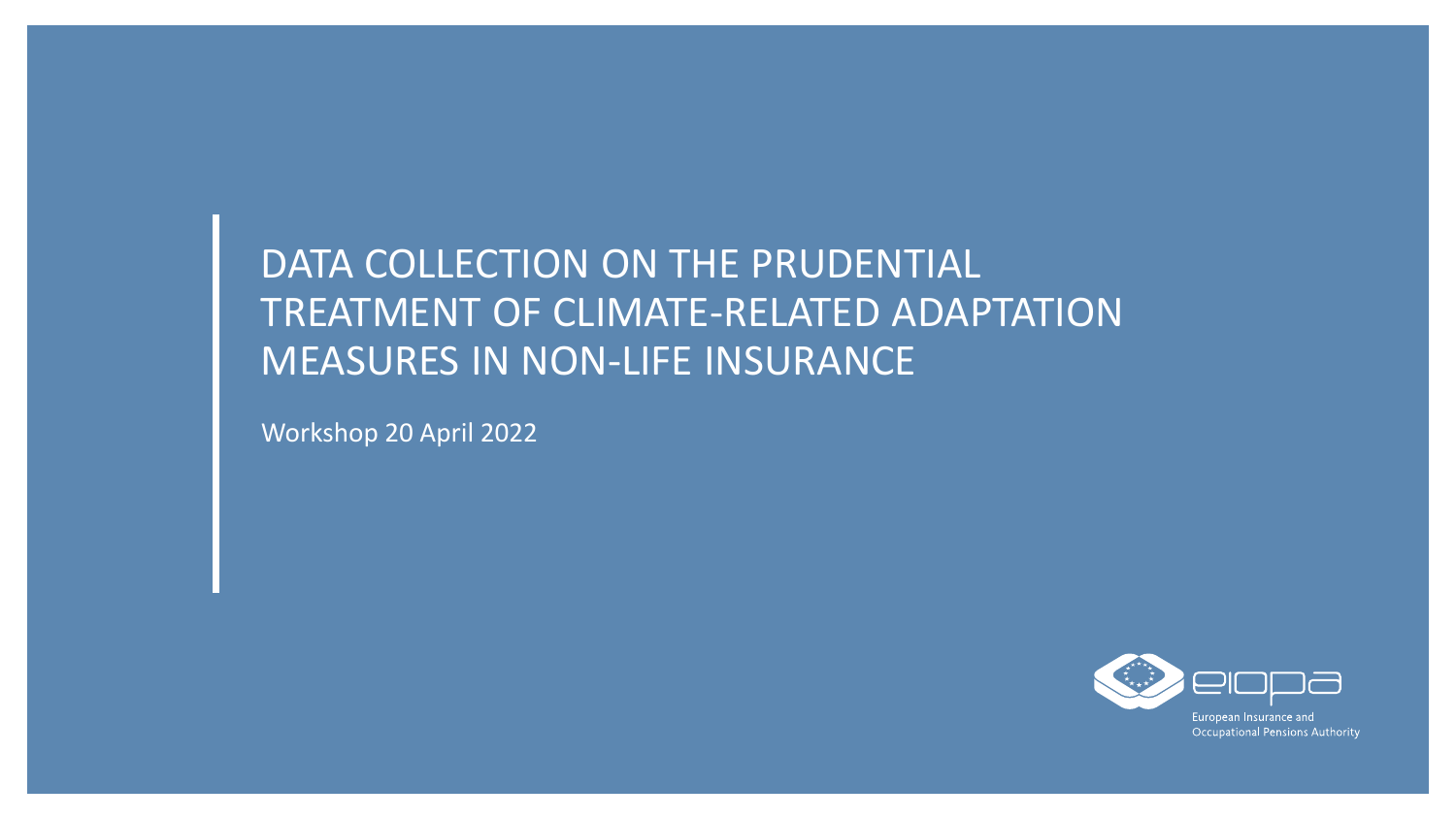## **MITIGATION TACKLES THE CAUSES OF CLIMATE CHANGE, WHILE ADAPTATION ADDRESSES ITS CONSEQUENCES**

 **Adaptation measures** are actions based on reducing effects of climate change on policyholders' losses.



 **Mitigation measures** are actions that are taken to limit and reduce greenhouse gas emissions.

*Galician vineyard*

#### Adaptation measures

- Advance the vintage date
- Introduce or increase irrigation
- Vegetal cover ground
- Introduce new grape varieties
- Transfer to higher altitude vineyard
- Change the altitude of vineyard

#### **Mitigation measures**

- Recycling
- Efficient Consumption management
- Improve thermal insulation
- Purchase low consumption equipment
- Reduce weight of packaging
- New types of containers

Introduction of Renewable Energy in the Spanish Wine Sector, Nieves Garcia-Casarejos

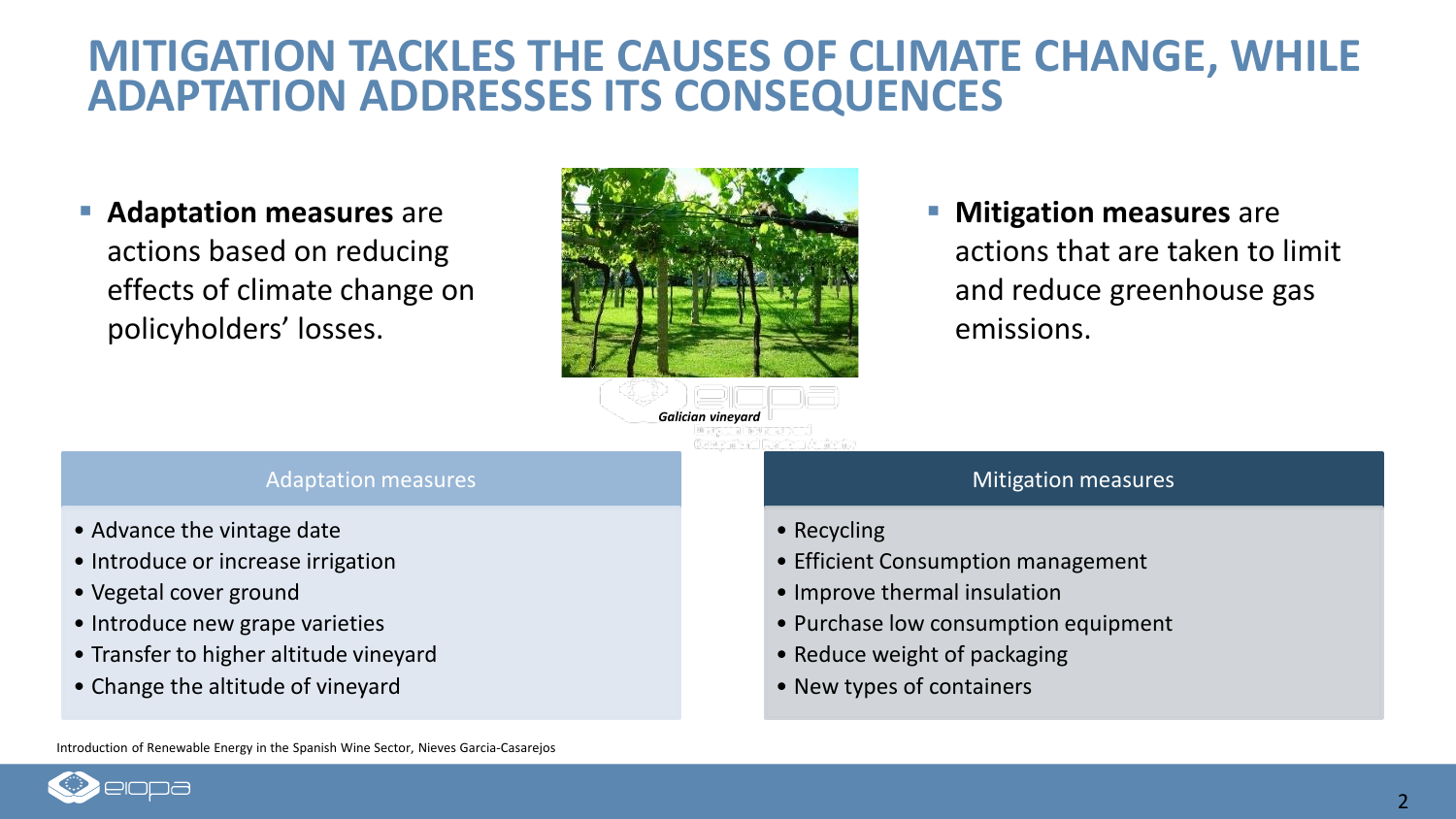# **NON-LIFE INSURANCE ACTIVITIES ARE TARGETED (AND NOT LIFE INSURANCE ACTIVITIES)**

| Line of business                                     | targeted                          | <b>Examples - Comments</b>                                                                                                                                    |
|------------------------------------------------------|-----------------------------------|---------------------------------------------------------------------------------------------------------------------------------------------------------------|
| Fire and other damage to property insurance          |                                   | Water-resistant walls and doors, flood pumps, sand<br>bags, shutter, heat- and fire-resistive construction<br>materials against exterior fire exposures, etc. |
| Miscellaneous financial loss                         | <b>Yes</b>                        | Drainage, irrigation of crop fields, etc.                                                                                                                     |
| Other motor insurance                                |                                   | Garages                                                                                                                                                       |
| Medical expense insurance                            |                                   | <b>Warning system</b>                                                                                                                                         |
| Non-proportional property reinsurance                |                                   | Reinsurance of the above                                                                                                                                      |
| Marine, aviation and transport insurance             | Possible,<br>more<br>side-effects | Shelter system for vessels, navigation route planning                                                                                                         |
| Non-prop. marine, aviation and transport reinsurance |                                   | Reinsurance of the above                                                                                                                                      |
| Income protection insurance                          |                                   | Prevention of health diseases linked to climate change                                                                                                        |
| Non-prop. casualty reinsurance                       |                                   | Reinsurance of the above                                                                                                                                      |

### **Scope of the data collection by Line of Business**

#### **Not in Scope**

- Weak effect are expected of climate-related adaptation measures on the risks covered in Motor vehicle liability insurance, General liability insurance, Assistance, Credit and suretyship insurance, Legal expenses insurance, Workers' compensation
- However, if an insurer has implemented adaptation measures in these insurance lines of business, they can be submitted
- Effect of adaptation measures on **assets** is outside scope ; therefore Life insurance savings or pension management are excluded from the data collection

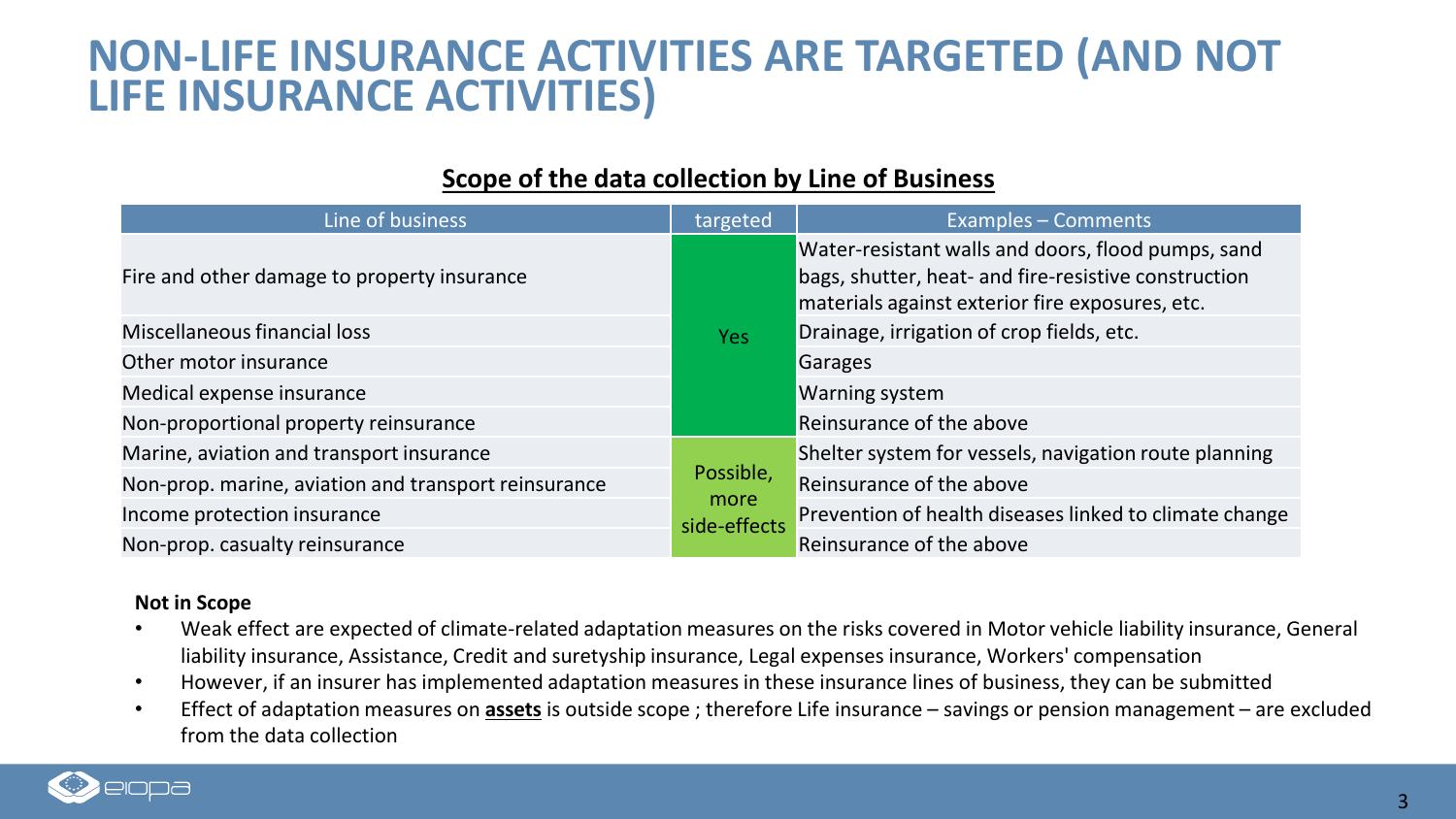### **EITHER THE POLICYHOLDERS, THE INSURERS OR THE TERRITORIAL COMMUNITIES CAN IMPLEMENT ADAPTATION MEASURES**

# **In** the scope of the Data Collection

# **Out** of the scope of the Data Collection

### **Insurer** implemented measures

• Forecasting and automatic warning systems (e.g. SMS) to support the protection of goods against severe weather events

### **Policyholder** implemented measures

• Building improvements like water-resistant walls, etc.

### **Local collectivity** implemented measures

• Massive flood defenses like dikes, implemented by local governments

#### **Non-adaptation** measures

• Underwriting practices, such as risk selection

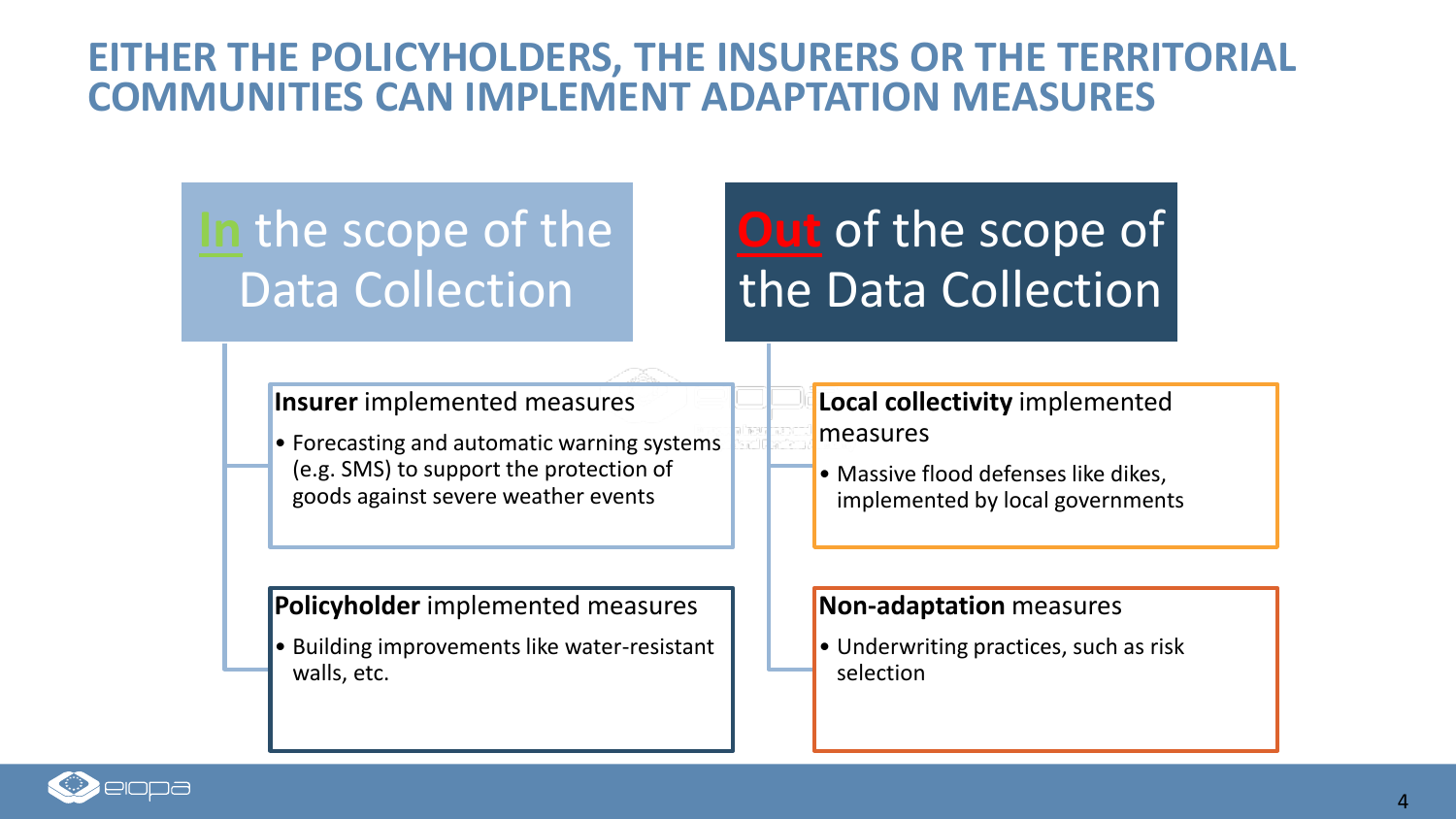### **ADAPTATION MEASURES CAN HAVE AN IMPACT ON THE FREQUENCY AND INTENSITY OF WEATHER- AND CLIMATE-RELATED LOSSES**

### **Non-life standard formula risk modules**



### **Quantitative data collection Qualitative Questions**

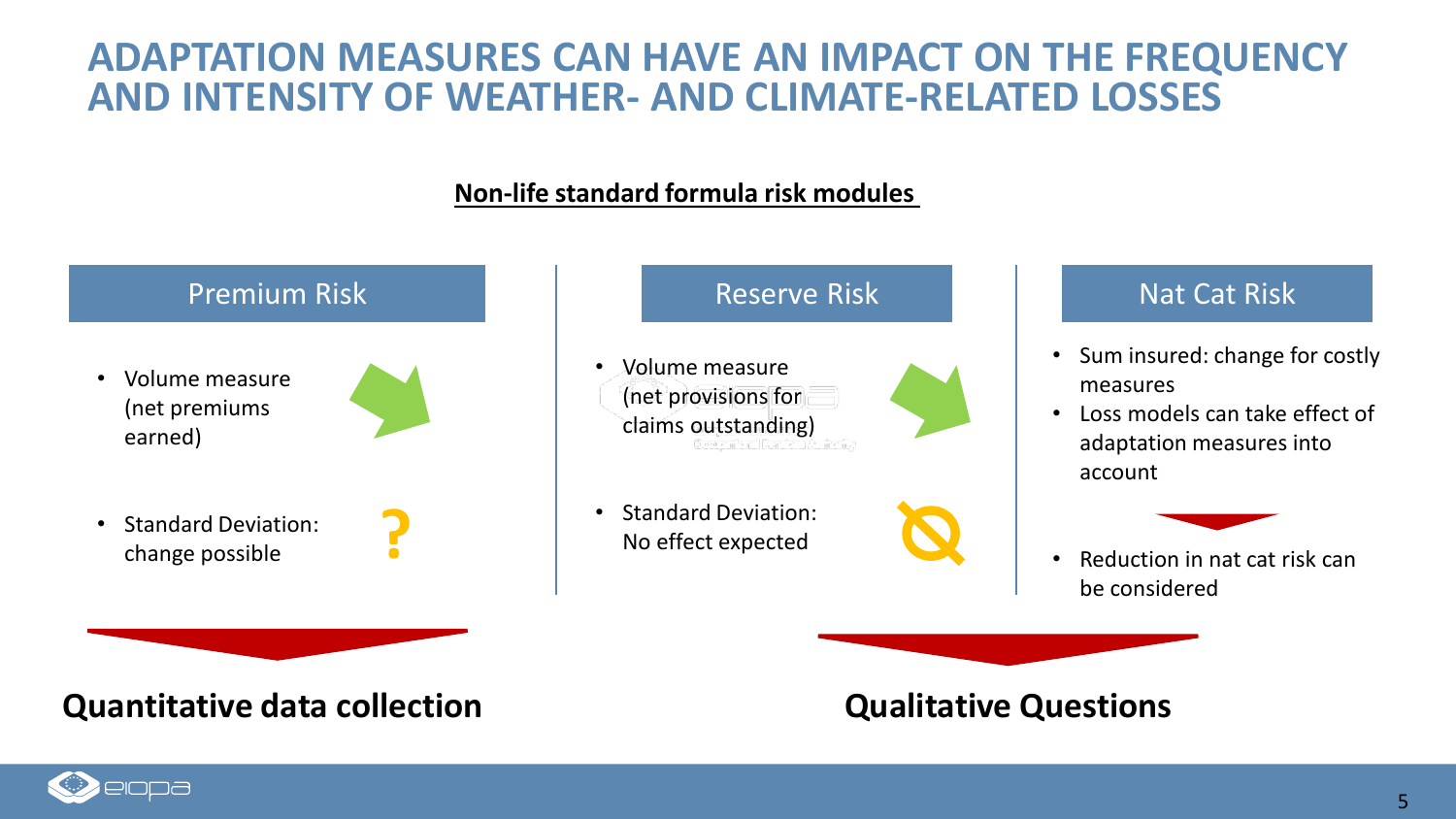# **DATA SUBMITTED SHOULD BE RELEVANT, LIMITED & RELIABLE**

**Data quality governing principles**



The data submitted should be split into 2 pools suitable for comparison

Any data not relevant for the comparison should be removed, provided that the 2 pools remain suitable for comparison

The data should be as granular as possible provided that each pair of pools remain suitable for comparison

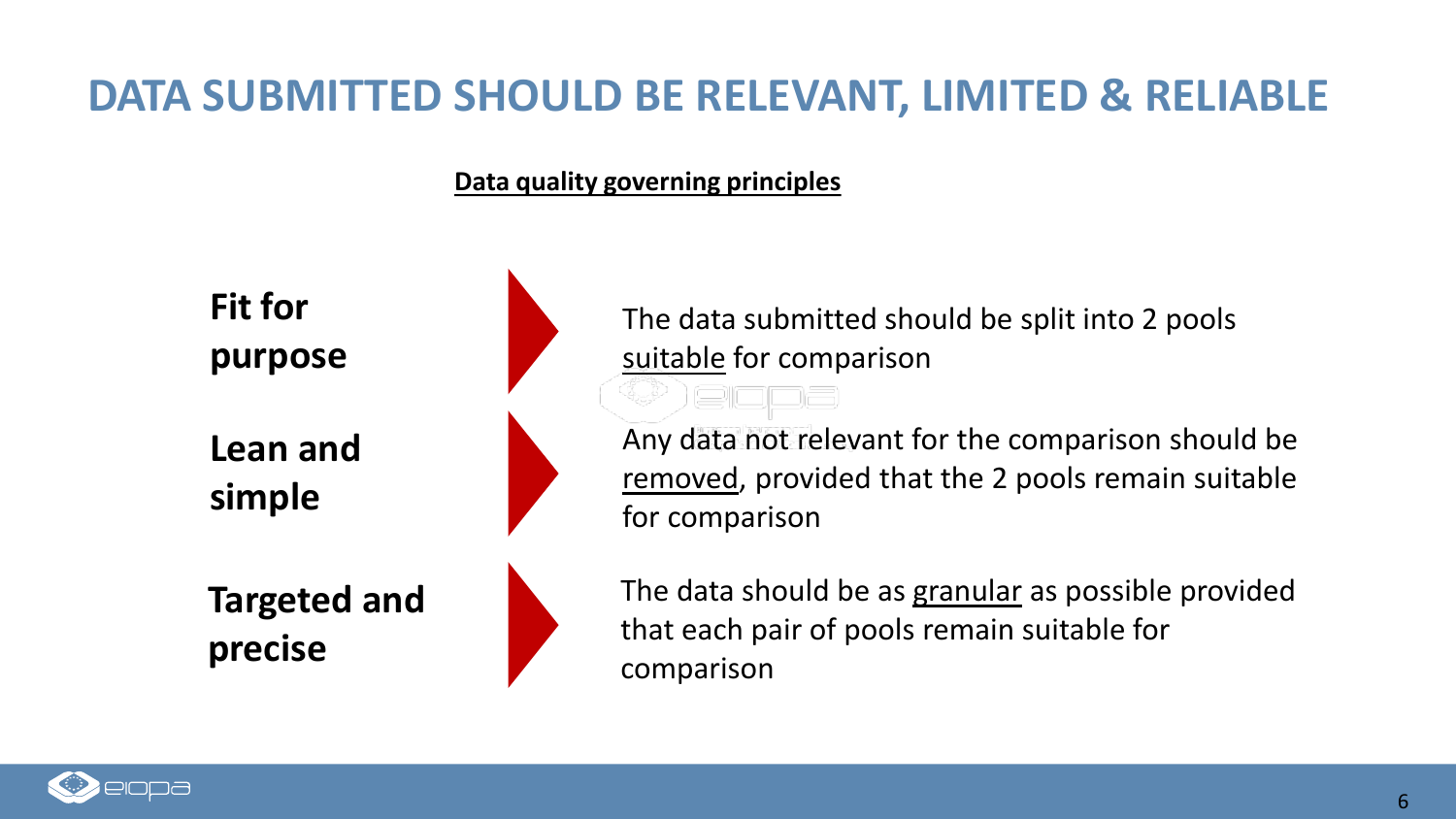## **THE TEMPLATE HAS 4 SHEETS - QUANTITATIVE DATA ARE ORGANIZED IN 2 COLUMNS – WITH / WITHOUT ADAPTATION**

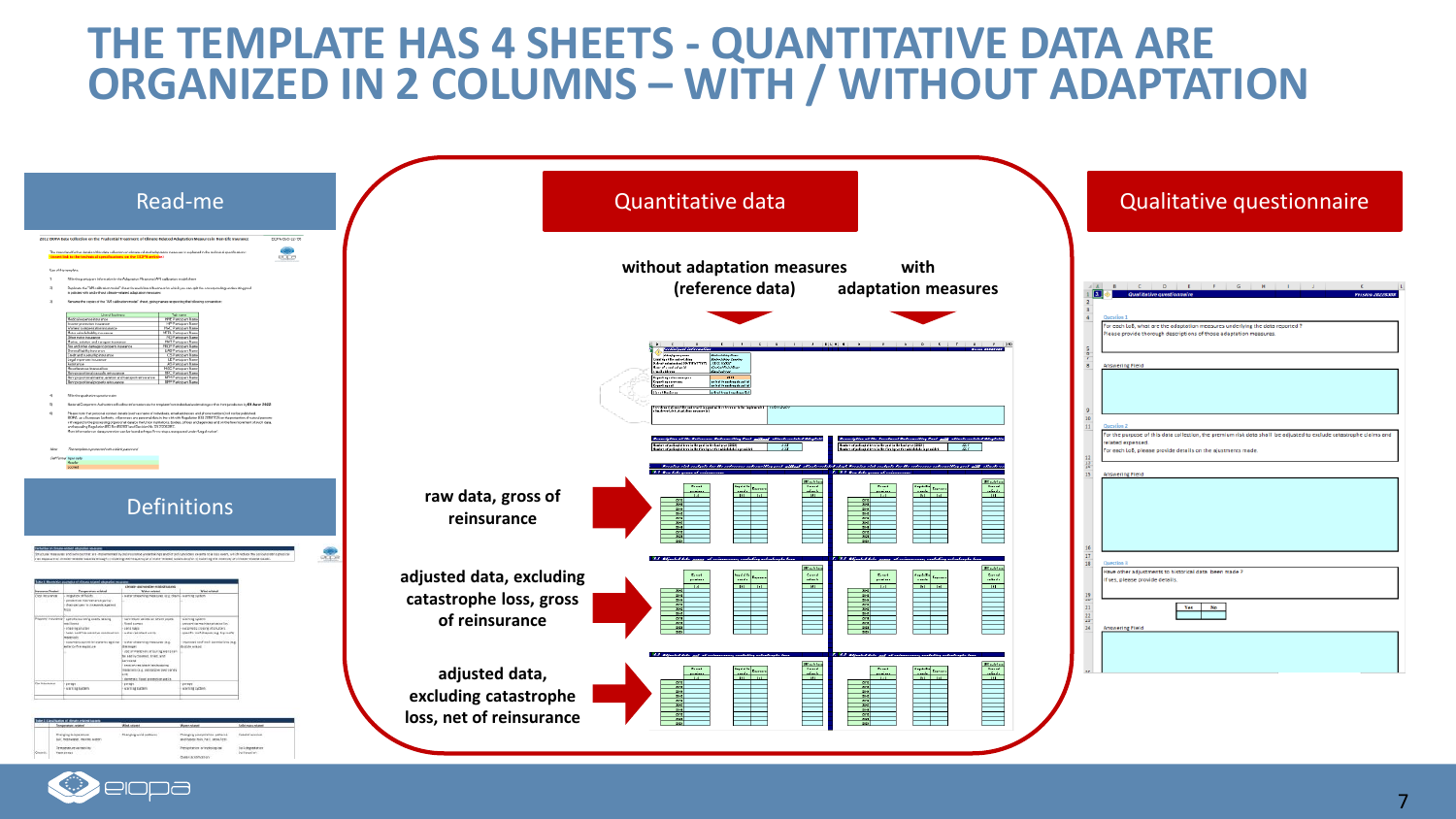### **INSURERS CAN SUBMIT UNDERWRITING DATA DURING A 2 MONTHS PERIOD**

#### **Scope**

• The data collected will be used by EIOPA to consider the potential for a dedicated prudential treatment of climaterelated adaptation measures in Solvency II's standard formula for non-life underwriting

#### **Timeline**

| 6 April 2022         | Launch of the data collection                                                          |  |
|----------------------|----------------------------------------------------------------------------------------|--|
| <b>20 April 2022</b> | EIOPA Workshop on the data collection.                                                 |  |
| 1 June 2022          | Deadline for participants to submit results to their national<br>competent authorities |  |
| 2 to 10 June 2022    | Validation of results by national competent authorities, with<br>support by EIOPA      |  |
| 10 June 2022         | Deadline for reporting of information from national competent<br>authorities to EIOPA  |  |